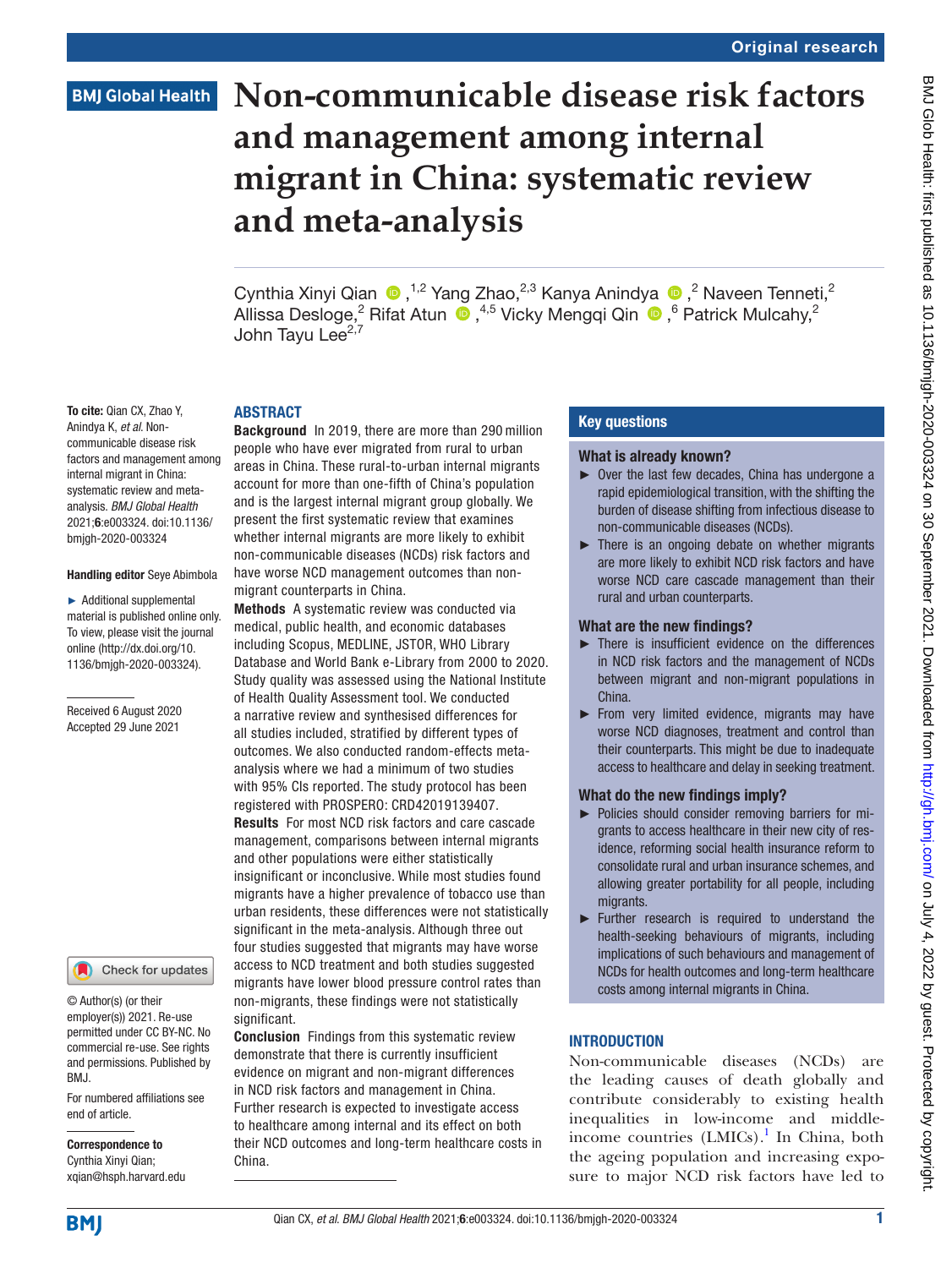## BMJ Global Health

a substantial increase in the prevalence of NCDs.<sup>2</sup> This rising prevalence, coupled with poor quality of care outcomes for chronic diseases, pose a major challenge to attaining both the Sustainable Development Goal target 3.4 of reducing mortality from NCDs by 25% before 2025 and the Healthy China 2030 goal of reducing premature mortality from NCDs by one-third by 2030.<sup>34</sup>

In the past three decades, China experienced the largest internal migration—an increase in urban population from 17.9% in 1978 to 51.3% in 2011.<sup>5</sup> In 2019, the total number of rural-to-urban internal migrants in China had reached 290.8million, which accounts for more than one-fifth of China's population.<sup>6</sup> Rural-to-urban migrants tend to be younger, live in suboptimal conditions and work long hours with unstable employment.<sup>[7](#page-9-5)</sup> The experience of migration exposes individuals to substantial life transitions, including alterations in the physical environment, lifestyle, occupational and socioeconomic status.<sup>89</sup>

Rural and urban living differences influence residents' health status in China through environmental, social and cultural factors. Several hypotheses have been proposed to explain potential differences in health profiles and health-seeking behaviour between migrants and nonmigrants. While urban residents generally have better health status and greater access to healthcare services than rural residents (ie, the 'urban health advantage' hypothesis, $\frac{10 \text{ } 11}{11}$  large-scale urbanisation has led to the possibility of an 'urban penalty' where poorer groups, including migrants, are exposed to higher health risks, unhealthy living conditions, and poorer access to healthcare in urban areas.<sup>12 13</sup> In contrast, the 'healthy migrant' hypothesis' suggests that despite facing some disadvantages, migrants are 'selected' working-age individuals who tend to be healthier than the general population in the host destination during the initial years. $14-16$  In addition, the 'Salmon bias hypothesis' presumes that migrants who are unhealthy tend to return to their place of origin while healthier migrants remain in the host destina-tion.<sup>[14 16](#page-9-9)</sup> Previous studies which examined these hypotheses primarily focused on general health status, with little comparable data in the context of NCDs. Additionally, it is unclear how these hypotheses may inter-relate across the life course in LMICs where the majority of the global internal migrants reside $^{17\,18}$ 

Over the past few decades, China has made substan-tial progress in achieving universal health coverage.<sup>[19](#page-9-11)</sup> However, some evidence suggests that internal migrants may be excluded from urban services, including access to public health and other city welfare and social security systems.<sup>[20 21](#page-9-12)</sup> This is due to the stringent 'Hukou' system, a household registration system that divides residents into 'urban' or 'rural' groupings based on administrative regions.[22 23](#page-9-13) Under this system, migrants may lack access to common privileges such as public health services, medical insurance, education, housing and employment, irrespective of how long they have lived or worked in the city.[23 24](#page-9-14) Migrants do not qualify for the urban employee basic medical insurance (UEBMI) scheme or the urban

resident basic medical insurance scheme and have to pay out-of-pocket for medical services in cities, which can only be reimbursed when they return to their place of origin.[25 26](#page-9-15) Inadequate health insurance coverage may restrict access to local health services and contribute to worse NCD outcomes.<sup>27</sup>

Despite the large internal migrant population in China, there is an ongoing debate on the rural-urban-migrant difference in NCD profiles (including risk factors) and management.<sup>28 29</sup> The aim of this study was to conduct a systematic review to assess whether internal migrants are more likely to exhibit NCDs risk factors and have worse NCD management outcomes compared with nonmigrant counterparts.

#### **METHODS**

We followed the methods described in the peer-reviewed systematic review protocol that is registered with PROS-PERO (Registration CRD42019139407).

#### Search strategy

We conducted a systematic review in accordance with Preferred Reporting Items for Systematic Reviews and Meta-Analyses guidelines. We performed a comprehensive search of five electronic medical and economics databases, that is, Scopus, MEDLINE, JSTOR, WHO Library Database and World Bank e-Library. The database searches were restricted to peer-reviewed studies written in English only and published from January 2000 to March 2020. Searches were tailored to the functionality of each database but were generally an intersection of three sets of keywords—(1) Migrant; (2) NCD risk factors and disease management; (3) China, using the following terms: (migrant OR migration) AND ((risk factor) OR tobacco OR alcohol OR diet OR activity OR overweight OR obesity OR (blood pressure) OR hypertension\* OR (blood sugar) OR diabetes OR (blood lipids) OR (disease management) OR diagnosis OR treatment OR control)) AND (China). Additional records were identified through manually searched references of the included papers. Detailed search terms and search records are listed in [online supplemental appendices 1](https://dx.doi.org/10.1136/bmjgh-2020-003324) [and 2](https://dx.doi.org/10.1136/bmjgh-2020-003324), respectively. Two reviewers (CXQ and KA) independently screened articles by title and subsequently by abstract to select articles for further review. All disagreements were resolved by consensus or by reference to the third reviewer (JL).

#### Inclusion and exclusion criteria

Studies were screened according to the inclusion and exclusion criteria listed in [table](#page-2-0) 1. All studies focusing on adults living in mainland China were included. We excluded studies that only focused on overseas migration or studies solely focusing on children or adolescents. We adopted a broader approach in terms of defining 'internal migrant', which can be defined via one of the following approaches: (1) by residence status; (2) by Hukou registration status and (3) by health insurance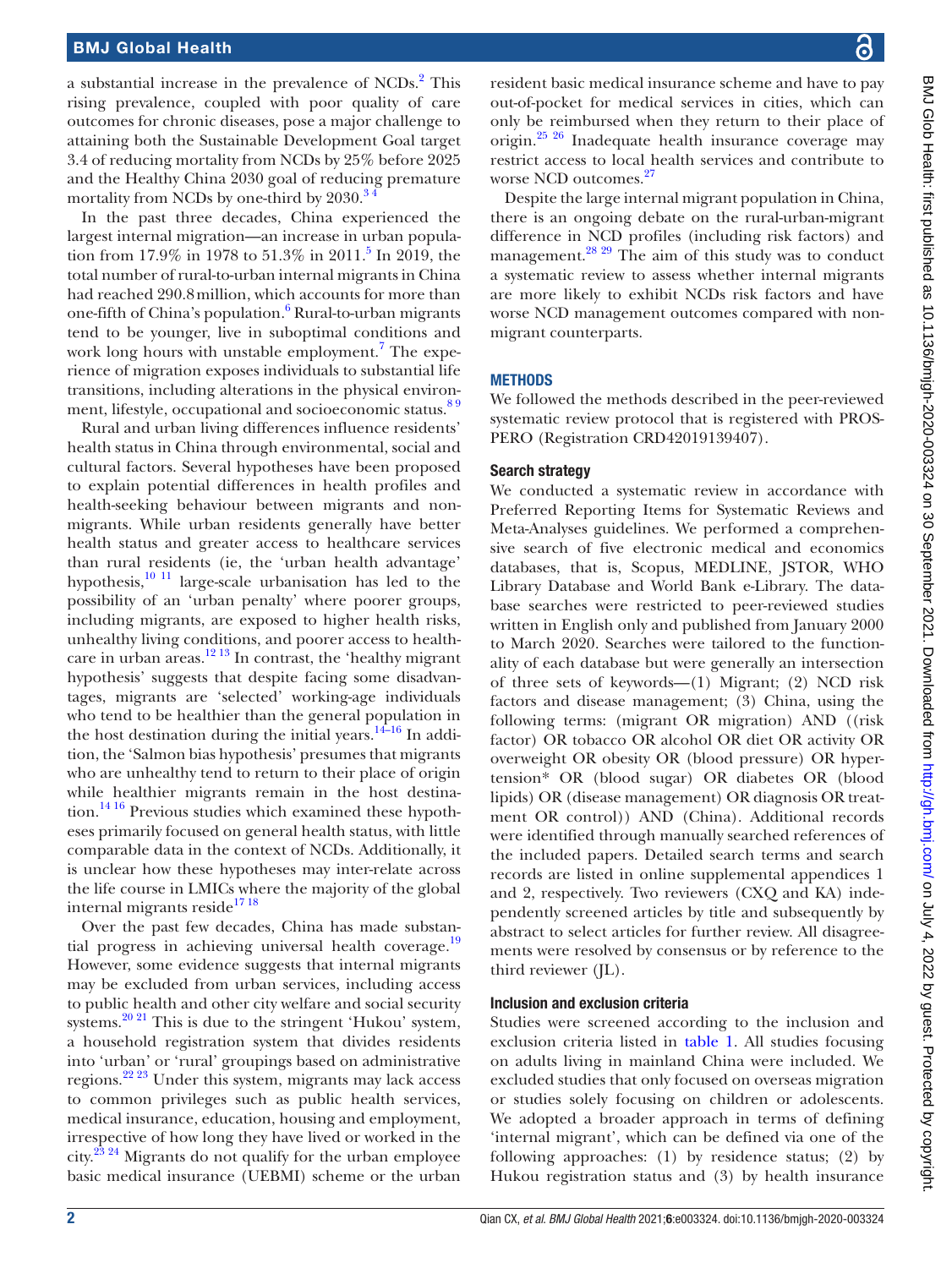<span id="page-2-0"></span>

| Inclusion and exclusion criteria for study selection based on PICOS<br><b>Table 1</b> |                                                                                                                                                 |                                                                                           |  |  |
|---------------------------------------------------------------------------------------|-------------------------------------------------------------------------------------------------------------------------------------------------|-------------------------------------------------------------------------------------------|--|--|
| <b>Selection criteria</b>                                                             | Inclusion criteria                                                                                                                              | <b>Exclusion criteria</b>                                                                 |  |  |
| Population                                                                            | Adults living in mainland China                                                                                                                 | Residents outside mainland China or<br>children or adolescent living in mainland<br>China |  |  |
| Intervention                                                                          | Internal migration (either rural-to-urban, urban-to-rural or rural-<br>to-rural, urban-to-urban)                                                | International migration                                                                   |  |  |
| Comparator                                                                            | Any population groups, including rural/urban residents or<br>general population                                                                 | No eligible comparison group                                                              |  |  |
| Outcome                                                                               | All types of NCD risk factors, including behavioural, metabolic,<br>environmental)<br>All types of NCD outcomes (diagnosis, treatment, control) | No NCD risk factors or NCD outcomes                                                       |  |  |
| Study design                                                                          | All study designs except for qualitative study, systematic<br>reviewand commentary                                                              | Qualitative study, systematic review or<br>commentary                                     |  |  |

NCD, non-communicable disease.

type. We included studies that examined differences in NCD risk factors or outcomes between migrant and nonmigrant populations, including rural residents, urban residents and the general population. We excluded studies that investigated NCD risk factors and outcomes only for the migrant population and did not compare the outcomes of migrants to any other population group. We did include quantitative studies that were based on all types of study design but did not include qualitative studies, systematic reviews and commentaries.

#### Quality assessment

We used the National Institute of Health Quality Assessment (NIH QA) Tool for Observational Cohort and Cross-Sectional Studies to assess the methodological quality of the included studies.<sup>30</sup> Twenty included studies were independently rated by two reviewers using the NIH QA tool, and in the case of differing opinions, discussions were conducted to reach a consensus. Risk of bias was assessed with a modified version of the Effective Public Health Practice Project quality assessment tool. $31$  Overall, the quality of studies is good and have moderate risk of bias. Sixteen studies received a 'Good' quality rating, and four studies received a 'Fair' quality rating. A detailed outcome table of methodological quality assessment by the NIH QA tool can be found in [online supplemental appendix 4.1](https://dx.doi.org/10.1136/bmjgh-2020-003324). Only 3 out of 20 studies<sup>32-34</sup> met criteria 3—'Was the participation rate of eligible persons at least 50%?' and only two out of twenty studies $^{29\,35}$  met criteria 5—'Was a sample size justification, power description or variance and effect estimates provided?' All other criteria were well received except for one study<sup>[36](#page-9-22)</sup> which did not meet criteria 14—'Were key potential confounding variables measured and adjusted statistically for their impact on the relationship between exposure(s) and outcome(s)?'. Nine studies had high risk of bias, while 11 studies generally had moderate risks of bias. No study had low risk of bias since all of the included studies adopted cross-sectional study design [\(online supple](https://dx.doi.org/10.1136/bmjgh-2020-003324)[mental appendix 4.2\)](https://dx.doi.org/10.1136/bmjgh-2020-003324).

# Data extraction and synthesis

The data extracted from selected publications consisted of the study design, data source, study setting, sampling strategy, participants, statistical analysis methods, the definition of migration, comparator or reference group, and key findings on the NCD risk factors and outcomes. Although most included studies performed multivariate regression analysis, some studies only applied univariate regression analysis and presented unadjusted findings. For those studies that performed multivariate regression analysis, they reported results variously as ORs, HRs and rate ratios. There was significant heterogeneity of the included studies in terms of study population, geographical location. Statistical results were also reported using different reference groups. Some studies use rural or urban residents as the comparison group, and not all included studies chose internal migrants as the comparison group. We conducted a narrative review and synthesis differences for all studies included, stratified by different types of outcomes. The detailed information of the studies, including study design, adjusted OR (AOR) or RR, 95% CIs was extracted and presented in [online supplemental appendices 5 and 6](https://dx.doi.org/10.1136/bmjgh-2020-003324) for studies that conducted multivariable regression analysis. We also conducted random-effects meta-analysis where we had a minimum of two studies, using the same outcomes measure, with the same comparison group (ie, rural or urban, or the overall population), and where 95% CIs were reported, or where t-statistics or SEs were presented that allowed calculation of CIs.

# Patient and public involvement

Patient and public involvement statement is not applicable in this paper since the patients or the public were not involved in either the design, conduct, reporting or dissemination plans of our research.

# **RESULTS**

#### Study characteristics

We identified 29724 citations from bibliographic databases and an additional 92 from other sources. After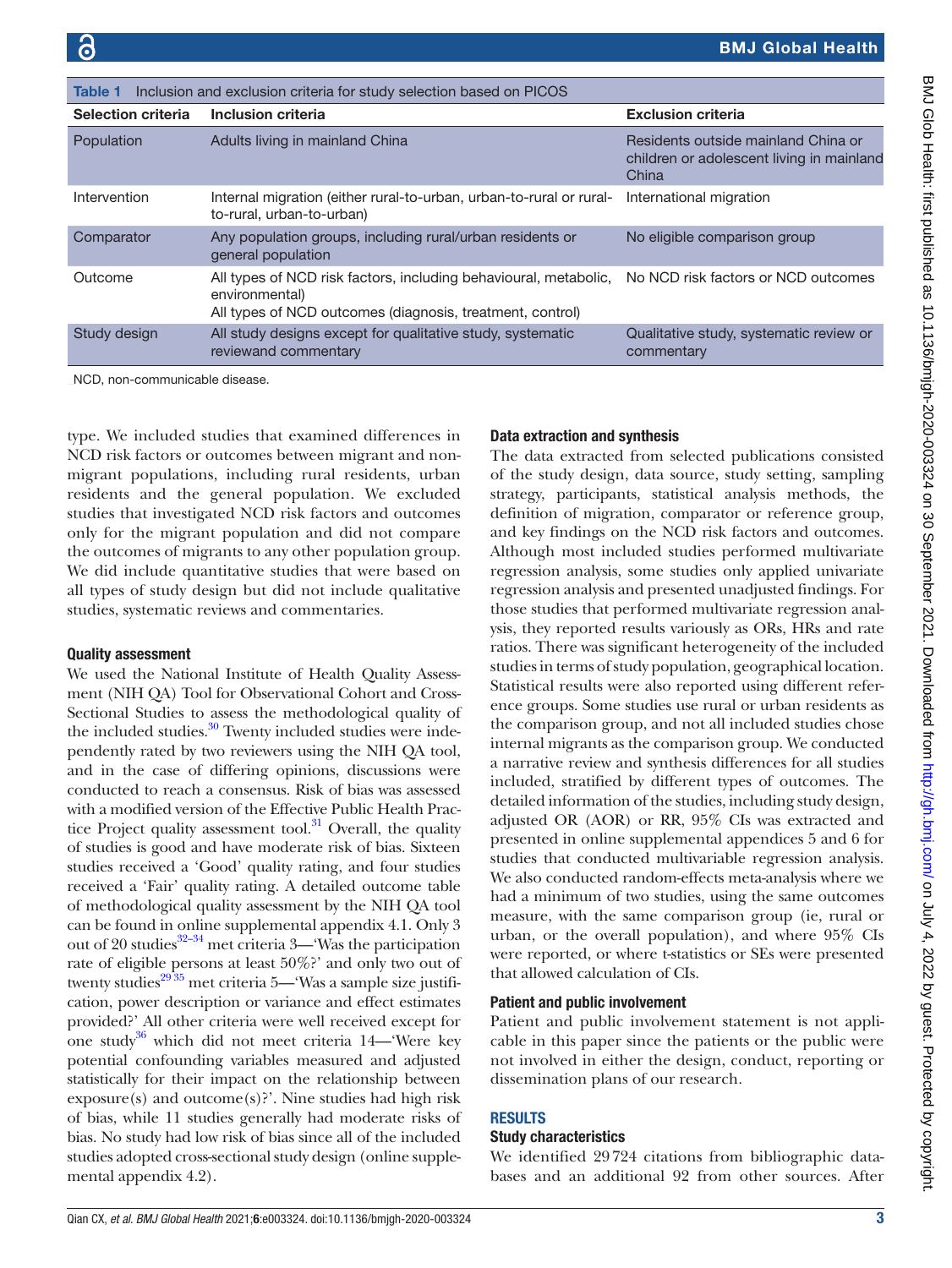



Figure 1 PRISMA flow chart of identifying eligible studies. NCD, non-communicable disease; PRISMA, Preferred Reporting Items for Systematic Reviews and Meta-Analyses.

the removal of duplicates, 25344 unique studies were screened by title and abstract, and 105 full texts were sourced. Of these studies, 85 studies were further excluded. Twenty studies met the final inclusion criteria. [Figure](#page-3-0) 1 provides details of the process of study identification.

[Table](#page-4-0) 2 presents the study characteristics. Among the 20 included studies, 13 were conducted at the national level while the rest were conducted at the city (one study), municipal (four studies), district (one study) or township (one study) level. Fifteen studies compared migrants with rural residents, twelve studies compared migrants with urban groups, and two studies compared migrants with the general population or non-migrants. For the outcome variables, we examined in this paper, two studies only reported descriptive statistics while fifteen studies used multivariate regression to conduct statistical analysis. The detailed methodology of included studies, including the study designs, settings, data sources, sampling methods, participants, definitions of migrant, comparator groups and statistical methods is reported in [online supple](https://dx.doi.org/10.1136/bmjgh-2020-003324)[mental appendix 3](https://dx.doi.org/10.1136/bmjgh-2020-003324).

The behavioural risk factors were categorised into four groups: tobacco use (13 studies), alcohol use (13 studies), unhealthy diet (2 studies) and physical inactivity (6 studies). The metabolic risk factors were examined and

<span id="page-3-0"></span>categorised into four groups: overweight (six studies), obesity (seven studies), central obesity (two studies); raised blood pressure (six studies); raised blood sugar (three studies) and raised blood lipids (two studies). NCD outcomes were also studied and categorised into three groups: diagnosis (no studies), treatment (four studies) and control (two studies).

The detailed methodology of included studies, including the study designs, settings, data sources, sampling methods, participants, definitions of migrant, comparator groups and statistical methods is reported in [online supplemental appendix 3.](https://dx.doi.org/10.1136/bmjgh-2020-003324)

# Findings on NCD risk factors

The detailed results of the studies examined NCD risk factors by multivariable regression models, including mean prevalence or AOR/RR, and 95% CIs were extracted and presented in [online supplemental appendix 5](https://dx.doi.org/10.1136/bmjgh-2020-003324) along with study settings, data sources, sampling methods and participants.

# Tobacco use

Thirteen studies $37-39$  reported the difference in smoking behaviour, exposure to secondhand smoke (SHS), and quitting behaviour between migrants and non-migrants. While most studies reported a higher prevalence of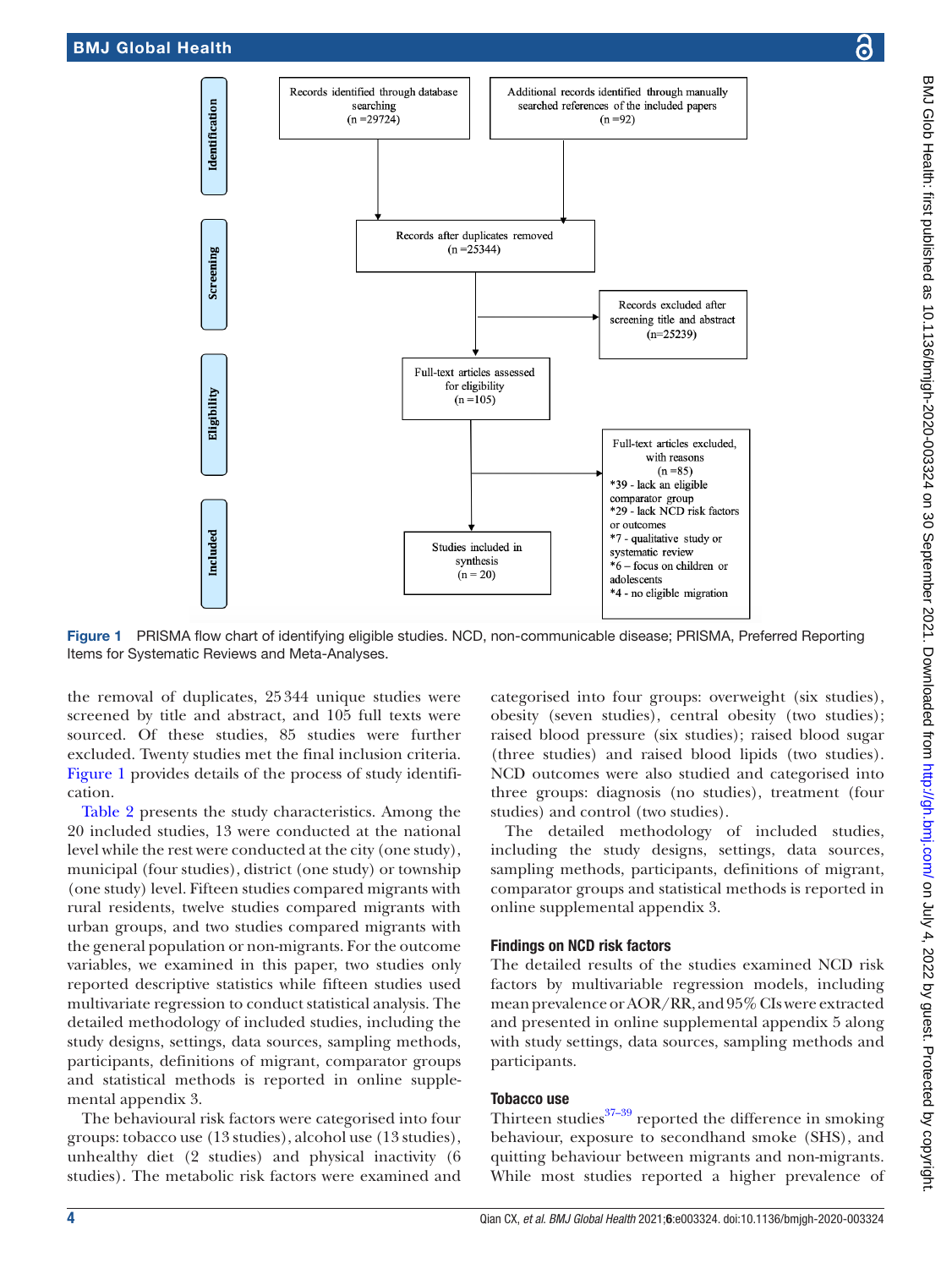<span id="page-4-0"></span>

| Table 2 Summary characteristics of included studies (N=20) |                |                                  |                |  |
|------------------------------------------------------------|----------------|----------------------------------|----------------|--|
| <b>Study characteristics</b>                               | No of studies  | <b>Study characteristics</b>     | No of studies  |  |
| Published year                                             |                | Comparator group                 |                |  |
| 2009                                                       | 1              | Rural residents only             | 6              |  |
| 2010                                                       | $\overline{1}$ | Urban residents only             | 3              |  |
| 2011                                                       | 1              | Rural and urban residents        | 9              |  |
| 2012                                                       | $\blacksquare$ | Non-migrants                     | 1              |  |
| 2013                                                       | $\overline{2}$ | General population               | 1              |  |
| 2015                                                       | 3              | Statistical methods on outcomes  |                |  |
| 2016                                                       | 2              | Descriptive statistics only      | 5              |  |
| 2020                                                       | $\mathbf{1}$   | Multivariate regression analysis | 15             |  |
| Study design                                               |                |                                  |                |  |
| Pooled cross-sectional                                     | 3              |                                  |                |  |
| Cross-sectional                                            | 17             |                                  |                |  |
| Setting                                                    |                |                                  |                |  |
| National                                                   | 13             | <b>Outcomes</b>                  | No of studies  |  |
| City                                                       | 1              | <b>Risk risk factors</b>         |                |  |
| Municipal                                                  | 4              | Tobacco use                      | 13             |  |
| <b>District</b>                                            | $\mathbf{1}$   | Alcohol use                      | 13             |  |
| Township                                                   | 1              | Unhealthy diet                   | 2              |  |
| Sampling method                                            |                | Physical inactivity              | 6              |  |
| Multistage stratified sampling                             | 12             | Overweight                       | 6              |  |
| Quota sampling                                             | $\mathbf{1}$   | Obesity                          | $\overline{7}$ |  |
| Random cluster sampling                                    | 1              | Central obesity                  | $\overline{c}$ |  |
| Spatial probability sampling                               | $\mathbf{1}$   | Raised blood pressure            | 6              |  |
| Not specified                                              | 5              | Raised blood sugar               | 3              |  |
| Definition of migrant                                      |                | Raised blood lipid               | $\overline{2}$ |  |
| By hukou status                                            | 10             | <b>NCD Management</b>            |                |  |
| By residential status                                      | $\overline{7}$ | Diagnosis                        | $\overline{0}$ |  |
| By health insurance                                        | 1              | Treatment                        | 4              |  |
| Not specified                                              | $\overline{2}$ | Control                          | $\overline{2}$ |  |

NCD, non-communicable disease.

tobacco use among migrant populations compared with rural and urban counterparts, studies that adjusted for covariates yielded inconclusive findings.

Using the WHO Study on Global AGEing and Adult Health survey, Oyebode *et*  $a\delta^2$  found migrants and urban dwellers had similar tobacco use in China among those aged 18 years and above  $(p<0.05)$ .<sup>[32](#page-9-20)</sup> In addition, Hou *et al*, using China Health and Retirement Longitudinal Study, showed no statistically significant differences in self-reported behaviour of ever-smoking status between rural-to-urban migrants and rural non-migrants (AOR 7.1, 95 CI 2.46 to 20.46, p>0.05).<sup>[37 40](#page-9-23)</sup>

In the unadjusted results, most studies reported that the prevalence of 'ever smoking' was higher in migrants compared with urban residents. $37 \frac{40-43}{2}$  However, there were no statistically significant differences for smoking outcomes in the meta-analysis (AOR 1.04, 95%CI 0.239

to 4.518; for the ever-smoking outcome) comparing migrant with urban residents ([figure](#page-5-0) 2).

Only one study examined exposure to SHS among women of reproductive age. Gong *et al* examined 23594women age 15–49 using Chinese Labor Dynamic Survey in 2014, found that the crude prevalence of exposure to SHS among reproductive women with migration experience was higher than those without migration experience  $(43.9\% \text{ vs } 35.2\%).$ <sup>[44](#page-10-0)</sup> Only one study examined quitting smoke. Hou *et*  $a<sup>37</sup>$  $a<sup>37</sup>$  $a<sup>37</sup>$  found that migrants are significantly more likely to quit smoking compared with the rural residents (AOR=3.832, p<0.01).<sup>37</sup>

#### Alcohol consumption

Thirteen studies<sup>29 32 35 36 38–47</sup> investigated the migrant and non-migrant difference in alcohol consumption yield inconclusive findings. Most studies reported that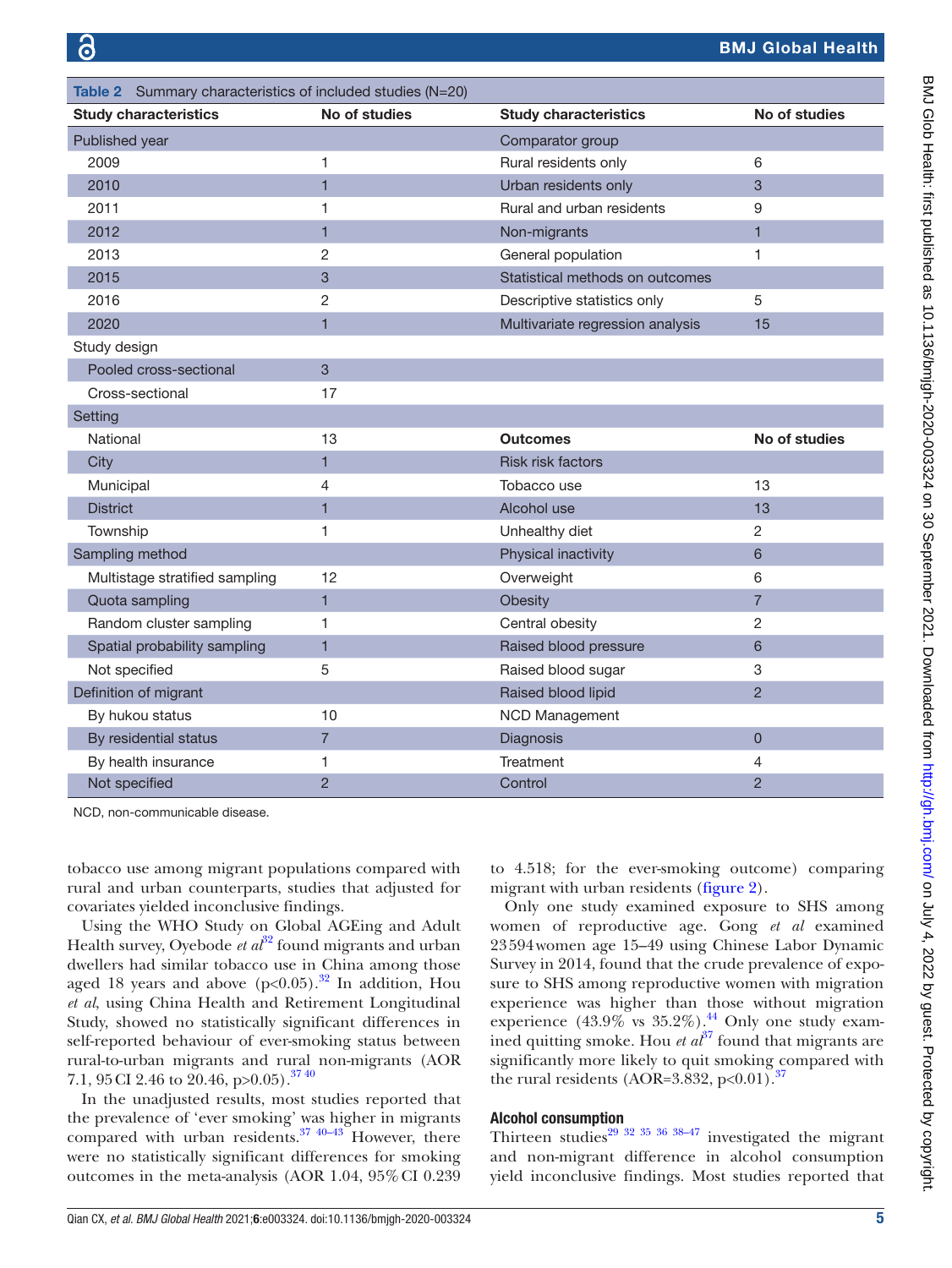

<span id="page-5-0"></span>Figure 2 Forest plot of prevalence of NCD risk factors or outcomes (migrants vs urban residents (urban as reference group)). NCD, non-communicable disease.

the prevalence of current drinking was higher among migrants than urban residents $3541-43$  and the prevalence of current drinking was higher in migrants than in rural residents.<sup>[40–43 45](#page-10-1)</sup> For instance, Qi and Niu<sup>42</sup>, a high-quality study of respondents aged 18–64 based Internal Migration and Health in China survey, indicated that migrants were currently more likely to drink alcohol compared with rural and urban residents (28.1% vs  $23.9\%$  vs  $19.2\%$ ).<sup>[42](#page-10-2)</sup> However, using a national survey of 4026 respondents in nine provinces, Chen *et al*<sup>88</sup> reported that migrant men were less likely to drink alcohol compared with both rural male men (p<0.01) and urban men(p<0.01).<sup>[38](#page-10-3)</sup> The study also found that migrant women were more likely to drink alcohol compared with rural women  $(p<0.01)$ , while migrant women were less likely to drink alcohol compared with urban women  $(p<0.05)$ .<sup>[38](#page-10-3)</sup>

#### Unhealthy diet

Two studies $32 \times 36$  that examined differences in dietary habits, including the intake of fruits and vegetables, meats, soybean and dairy products between migrants and nonmigrants, yielded mixed findings. Oyebode *et a*l [32](#page-9-20) found

no statistically significant difference between migrants and rural residents in their consumption of more than 5 portions of fruit and vegetables per day. $32$  In contrast, Yu *et al*, [36](#page-9-22) a moderate-quality study only investing township level, found that migrants had a significantly lower intake of fruits, vegetables, meats and eggs compared with urban residents.<sup>36</sup>

### Physical inactivity

Six studies<sup>32 35 42 43 45 47</sup> examined differences in physical activity between migrants and non-migrants with mixed results. Four out of six studies found that migrants were less likely to undertake physical activity compared with non-migrants.<sup>[32 35 43 45](#page-9-20)</sup> Oyebode *et al*<sup>32</sup> found that the prevalence of occupational physical activity was significantly lower (RR=0.59, 95%CI 0.35 to 0.87), but leisuretime physical activity was much higher (RR=5.10, 95% CI) 3.02 to 7.86) among migrants compared with rural populations.<sup>32</sup> Qi nd Niu<sup>42</sup> showed that migrants had a higher prevalence of physical inactivity compared with rural non-migrants (20.2% vs 13.4%), but migrants had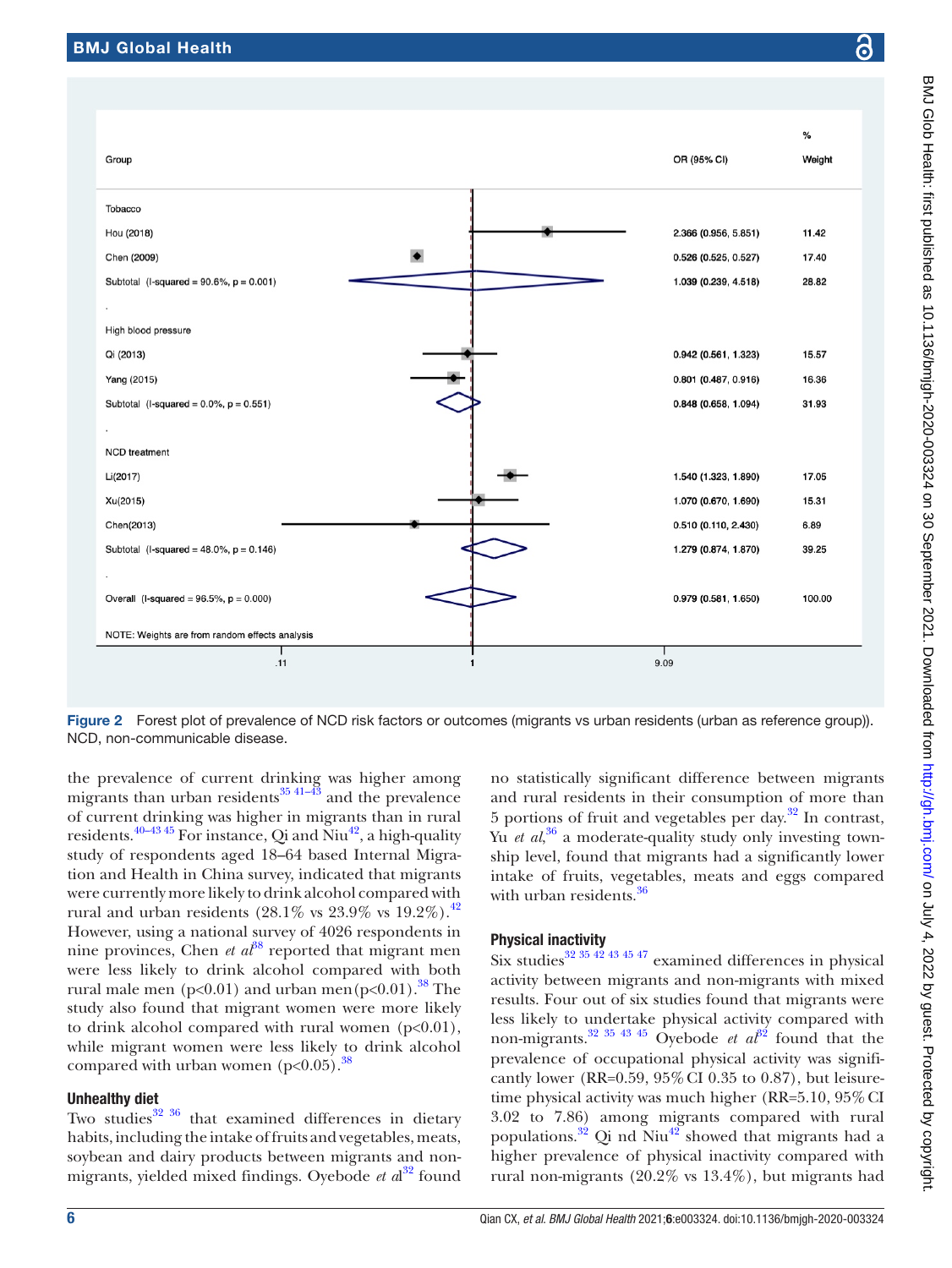a lower prevalence of physical inactivity compared with urban citizens (20.2% vs 23.0%)[.42](#page-10-2)

#### **Overweight**

Six studies<sup>[29 32 35 45 46 48](#page-9-21)</sup> examined the prevalence of being overweight (ie, body mass index (BMI) larger than 25 but smaller than 30), with mixed results. Three out of six studies reported that overweightness was more prevalent in migrants than in non-migrants. $294546$  For instance, Shan *et al*<sup>[46](#page-10-4)</sup>, a local study focusing on the health of migrant population among Yi ethnic group in Sichuan Province of China, revealed that Yi migrants had a higher prevalence of overweightness compared with Yi rural residents  $(29.29\% \text{ vs } 4.74\%).$ <sup>46</sup> Shan *et al* also reported that migrants had a significantly higher likelihood (OR=5.52, 95%CI 3.62 to 8.42) of being overweight or obese compared with rural residents.<sup>46</sup> Bi *et al*<sup>[29](#page-9-21)</sup>, a high-quality study of 48704 participants nationally using 2012 China NCD and Risk Factor Surveillance in Migrant Workers study, examined the gender difference in metabolic risk factors.[29](#page-9-21) This study revealed that the age-standardised prevalence of being overweight was significantly more prevalent among migrant men compared with men in the general population  $(33.5\% \text{ vs } 29.2\%, \text{ p} < 0.001).^{29}$ However, it was also found that prevalence of being overweight was significantly less prevalent among female migrants compared with women in the general popula-tion (24.8% vs 25.8%, p<0.001).<sup>[29](#page-9-21)</sup>

#### **Obesity**

Seven studies examined the prevalence of obesity (ie, BMI no less than  $30 \text{ kg/m}^2$ ).<sup>29</sup>  $32 \frac{3542454648}{911}$  comparison to urban residents, both studies found that migrants were less likely to be obese. $3542$  However, in comparison to rural residents, the results are inconclusive.[32 36 42 44 45](#page-9-20) For instance,  $Q$ i and Niu<sup>42</sup> found that migrants had a lower prevalence of obesity compared with the rural group and urban group,  $(2.4\% \text{ vs } 6.4\% \text{ vs } 6.2\%).$ <sup>42</sup> In comparison to general population, Bi *et al*<sup>[29](#page-9-21)</sup> revealed that obesity was more prevalent among migrants compared with nonmigrants with statistical significance (male: 33.5% vs 29.2%, female:  $24.8\%$  vs  $25.8\%$ ).<sup>29</sup>

#### Raised waist circumference

Two studies assessed the prevalence of raised waist circumference with mixed results[.29 32](#page-9-21) Oyebode *et al*, a high-quality study, revealed that migrants have a slightly lower risk of raised waist circumference than rural residents (RR 0.94, 95% CI 0.64 to 1.30).<sup>32</sup> By contrast, Bi *et*  $a\ell^{9}$ , revealed that raised waist circumference was statistically significantly more prevalent among migrant to general population in regard to male  $(29.0\% \text{ vs } 23.7\%)$  $(29.0\% \text{ vs } 23.7\%)$  $(29.0\% \text{ vs } 23.7\%)$ .<sup>29</sup> In regard to female, Bi *et*  $a\ell^{9}$ , also found that the prevalence of central obesity was slightly higher in migrant compared with general population, however, the result is not statistically significant (40.0% vs 38.9%).

#### Raised blood pressure

Six studies<sup>29 32 42 47–49</sup> reported the prevalence of raised blood pressure as measured by direct physical

measurement with mixed findings. Four out of six studies indicated a lower prevalence of elevated blood pressure among migrants compared with non-migrants.[29 32 42 49](#page-9-21) For instance, Bi *et*  $a\ell^{29}$ , a high-quality study, showed that the prevalence of hypertension was lower among migrants compared with the general population for both males (26.6% vs 29.9%) and females (17.3% vs 24.4%) with statistically significance. $35$  Qi and Niu<sup>42</sup> found similar prevalence of hypertension among migrant, rural and urban residents  $(p>0.05)$ .<sup>42</sup> By contrast, two studies that assessed hypertension in the Yi population revealed that the prevalence of hypertension was higher in Yi migrants compared with Yi farmers. $4748$  The pooled OR of high blood pressure derived by meta-analysis was 0.848 (95% CI 0.658 to 1.094; I∧2=0.00%; [figure](#page-5-0) 2) for migrants compared with urban residents, and the pooled OR of high blood pressure was 1.100 (95% CI 0.567 to 2.134; I∧ 2=96%; [figure](#page-7-0) 3) for migrants compared with rural residents.

#### Raised blood sugar

Three studies reported the prevalence of raised blood sugar, measured by direct physical measurement, with mixed findings.<sup>29 32'47</sup> Wang *et al*<sup>47</sup> only focusing on southwestern China and compared Yi ethnic groups, found that the prevalence of diabetes in migrants was higher than that in rural non-migrants.[47](#page-10-5) Similarly, Oyebode *et*   $a^{32}$  $a^{32}$  $a^{32}$  reported that migrants had an 86% higher likelihood (RR 1.86, 95%CI 1.05 to 3.25) of being diagnosed with diabetes compared with rural residents[.32](#page-9-20) In contrast, Bi *et*   $a^{\mathcal{E}^9}$ , a high-quality study, showed that the prevalence rate of diabetes in migrants was lower than that of the general population with statistical significance  $(p<0.001)$ .<sup>2</sup>

#### Raised blood lipids

Two studies reported the prevalence of raised blood lipids, measured by direct physical measurement, with mixed findings.<sup>[29](#page-9-21).47</sup> Bi *et al*<sup>29</sup> showed a much lower prevalence rate of dyslipidaemia in migrants compared with the general population with statistical significance (p<0.001).<sup>[47](#page-10-5)</sup> By contrast, Wang *et al*<sup>47</sup> indicated that Yi migrants had a higher prevalence of dyslipidaemia than the Yi farmers[.47](#page-10-5)

#### Findings on NCD management

The detailed results of the studies examined NCD outcomes by multivariable regression models, including mean prevalence or AOR/RR, and 95% CIs were extracted and presented in [online supplemental appendix 6](https://dx.doi.org/10.1136/bmjgh-2020-003324) along with study settings, data sources, sampling methods and participants.

#### NCD diagnosis

There is no evidence on undiagnosed NCDs.

#### NCD treatment

Four studies evaluated access to non-traditional treatment for hypertension, diabetes and cardiovascular conditions with mixed findings. $33 \frac{344950}{20}$  Three out of four studies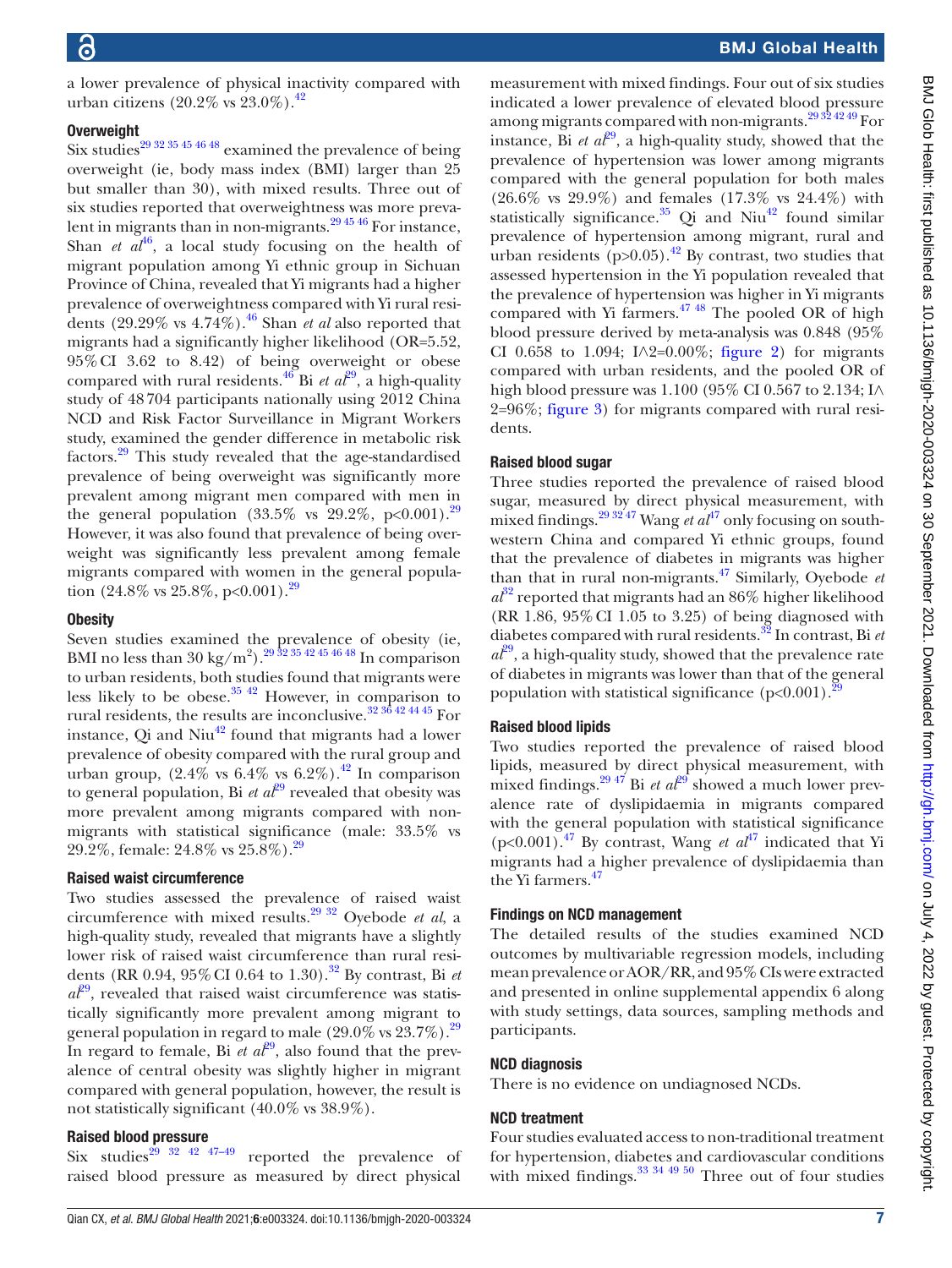**High Blood Pressure** 

Fang (2017)

Yang (2015)

Group

 $\mathsf{o}/\mathsf{e}$ 

Weight

50.46

49.54



<span id="page-7-0"></span>Figure 3 Forest plot of prevalence of NCD risk factors (migrants vs rural residents (rural as reference group)). NCD, noncommunicable disease.

found that migrants were less likely to receive treatment for NCDs compared with rural or urban residents.<sup>[33 34 49](#page-9-25)</sup> For instance, Chen *et al*, a high-quality study based on 19 provinces in China, found that migrants are less likely to receive treatment for chronic conditions, compared with their urban counterparts (AOR 0.51, 95% CI 0.11 to 2.43 for rural-to-urban migrants compared with urban residents). However, these estimates did not reach statistical significance due to small sample size. $33$  In contrast, Xu *et al,*[50](#page-10-6) a study based on 993 patients with diabetes aged 45 years old and above, found that diabetes treatment did not significantly differ between migrants and urban residents (OR 1.07, 95% CI 0.67 to 1.69; p=0.779).<sup>[50](#page-10-6)</sup> There were no statistically significant differences in NCD treatment outcomes (AOR= $0.89$ ;  $95\%$  CI 0.61 to 1.29) comparing migrants with urban residents in the metaanalysis ([figure](#page-5-0) 2).

# NCD control

Two studies evaluated the prevalence of controlled blood pressure, defined as systolic BP less than 140mm Hg and diastolic BP less than  $90.^{34\;49}$  Both studies revealed that there was no difference in the prevalence of controlled blood pressure between migrants and non-migrants. $34\frac{49}{49}$ For instance, Fang *et al*<sup>[49](#page-10-7)</sup>, a high-quality study, revealed that hypertensive migrants had a slightly lower probability of controlled blood pressure compared with hypertensive

non-migrants (OR 0.91, 95%CI 0.53 to 1.57). Nevertheless, this finding was not statistically significant.<sup>49</sup>

# **DISCUSSION**

# Principal findings

Our findings suggest the rural-urban-migrant differences in NCD risk factors and management in China remain uncertain. While most studies found migrants have a higher prevalence of tobacco use compared with urban residents, these differences were not statistically significant in the meta-analysis. Although some studies suggested that migrants may have worse access to NCD treatment and lower rates of blood pressure control, these findings were not statistically significant. None of the previous studies have examined life-course differences in NCD risk profiles by rural-urban-migrant population. There is little and very weak evidence that differences in NCD diagnosis, treatment and control between migrants and non-migrants in China.

The worse NCD treatment and control among migrants compared with their urban counterparts may be due to the differences in the health insurance schemes available to urban residents and migrants. Insufficient health insurance coverage among migrants poses barriers to seeking health services.<sup>51</sup> Additionally, reimbursement constraints for those migrant employees under current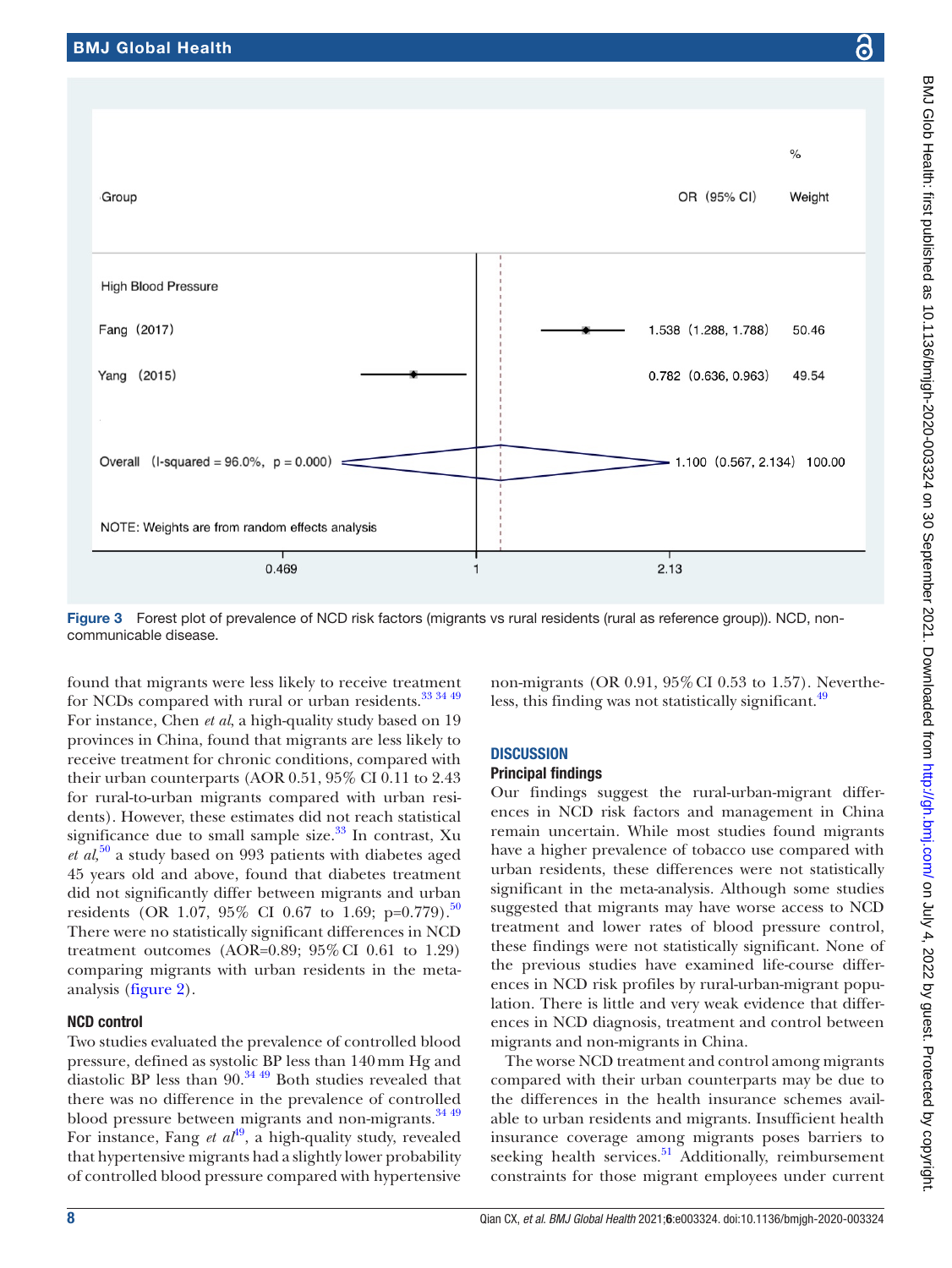medical insurance scheme may result in them seeking healthcare primarily for acute NCD conditions. The lower access to and utilisation of healthcare services may thus lead to a lower treatment and control rate among migrants compared with urban residents.

#### Strength and limitation

To our knowledge, this systematic review is the first study in China that has systematically analysed behavioural risk factors, metabolic risk factors and NCD outcomes among three comparison groups (migrants, rural and urban residents) simultaneously to assess migration-related differences in NCD-related risk factors and outcomes. In addition, this systematic review provides a comprehensive examination of the available literature. Ultimately, this work highlights the need for a greater effort in improving NCD-related health outcomes and disease management for all migrants. It also strengthens the evidence base and establishes common approaches to measure and assess NCD health outcomes among these populations.

However, the overall quality of the studies was generally low with methodological flaws, weak statistical tests, inadequate adjustment for confounding and limited generalisability in terms of the overall population in China. Cross-sectional designs used to estimate the difference in NCD risk factors and health outcomes between migrants and their counterparts have limitations as they do not provide information on changes in outcomes of interest over time. Additionally, most studies investigated very few common NCDs, such as hypertension and diabetes. Studies focusing on migrant and non-migrant disparities regarding several severe chronic diseases are lacking and there were no studies identified on cardiovascular disease and chronic obstructive pulmonary disease.

#### Policy implications

Large-scale internal migration in China in the past three decades has introduced several crucial challenges to the healthcare system in the country.[52 53](#page-10-9) Previous studies of migrant health in China were mainly focused on infectious diseases, maternal health and occupational disease and injuries. $35$  Findings from this study demonstrate there is currently insufficient evidence on the differences in NCD risk factors and management of NCDs between migrant and non-migrant populations in China. Policy-makers should use caution when implementing population-based targeting NCD strategies. Continuous monitoring of the migrant population's NCD status and other health outcomes is warranted, given some evidence has suggested migrants may be exposed to different risk factors and have worse health outcomes compared with their rural and urban counterparts.

Our findings suggest that migrants may have worse treatment and control of their NCDs compared with their counterparts, but there were very few studies to confirm this definitively and these findings were not statistically significant in the meta-analysis. A feasible explanation of this difference is that internal migrants in China are less

likely to seek timely treatment for their NCD. This may be due to insufficient health insurance coverage among internal migrants in China as migrants are often excluded from the welfare and social security systems of cities and have inadequate health insurance coverage, requiring patients to pay more for healthcare.<sup>[54](#page-10-10)</sup> It is necessary to reach out to the migrant population and provide equal access to health services in urban areas. Access to health services is closely associated with the Chinese hukou system. It is imperative that the restrictive rural-urban division of the hukou status is reformed, especially about citizens' basic rights of equal access to education, health-care and social services.<sup>[55](#page-10-11)</sup>

Optimising the health insurance system can play an important role in improving access to healthcare services and provide financial risk protection. Health policies should consider removing barriers to migrants accessing healthcare in their new city of residence, changing social health insurance reform to consolidate rural and urban insurance schemes and allowing greater portability for all people, including migrants. At the end of 2015, China had officially announced the merger of the UEBMI and the new rural cooperative medical care, and one of the most critical elements was the further extension of funding pools and narrowing of disparities in health services and medications covered between the migrants and urban-local residents.<sup>56</sup> Future research is needed to examine the effect of these interventions on reducing inequalities in access to healthcare and health outcomes between migrants and non-migrants in China.

#### **CONCLUSION**

Overall, NCD prevention for internal migrant populations is likely to remain the top priority of public health policy in China. Further research is expected to understand health-seeking behaviours of migrant populations, including implications of such behaviours and management of NCDs for health outcomes and long-term healthcare costs among internal migrants in China.

#### Author affiliations

<sup>1</sup>Department of Epidemiology, Harvard University T H Chan School of Public Health, Boston, Massachusetts, USA

<sup>2</sup>The Nossal Institute for Global Health, Melbourne School of Population and Global Health, The University of Melbourne, Melbourne, Victoria, Australia

<sup>3</sup>The George Institute for Global Health at Peking University Health Science Center, Beijing, China

4 Department of Global Health and Population, Harvard T H Chan School of Public Health, Harvard University, Boston, Massachusetts, USA

5 Department of Global Health and Social Medicine, Harvard Medical School, Harvard University, Boston, Massachusetts, USA

<sup>6</sup>Saw Swee Hock School of Public Health, National University of Singapore, **Singapore** 

<sup>7</sup>Public Health Policy Evaluation Unit, Department of Primary Care and Public Health, School of Public Health, Imperial College London, London, UK

Twitter Rifat Atun [@RifatAtun](https://twitter.com/RifatAtun)

Contributors CXQ conducted the whole systematic review, from search to data synthesis. She also drafted and revised the paper. JL initiated the collaborative project. He also conducted the risk of bias assessment and revised the paper. YZ was responsible for the data synthesis and revised the paper, especially the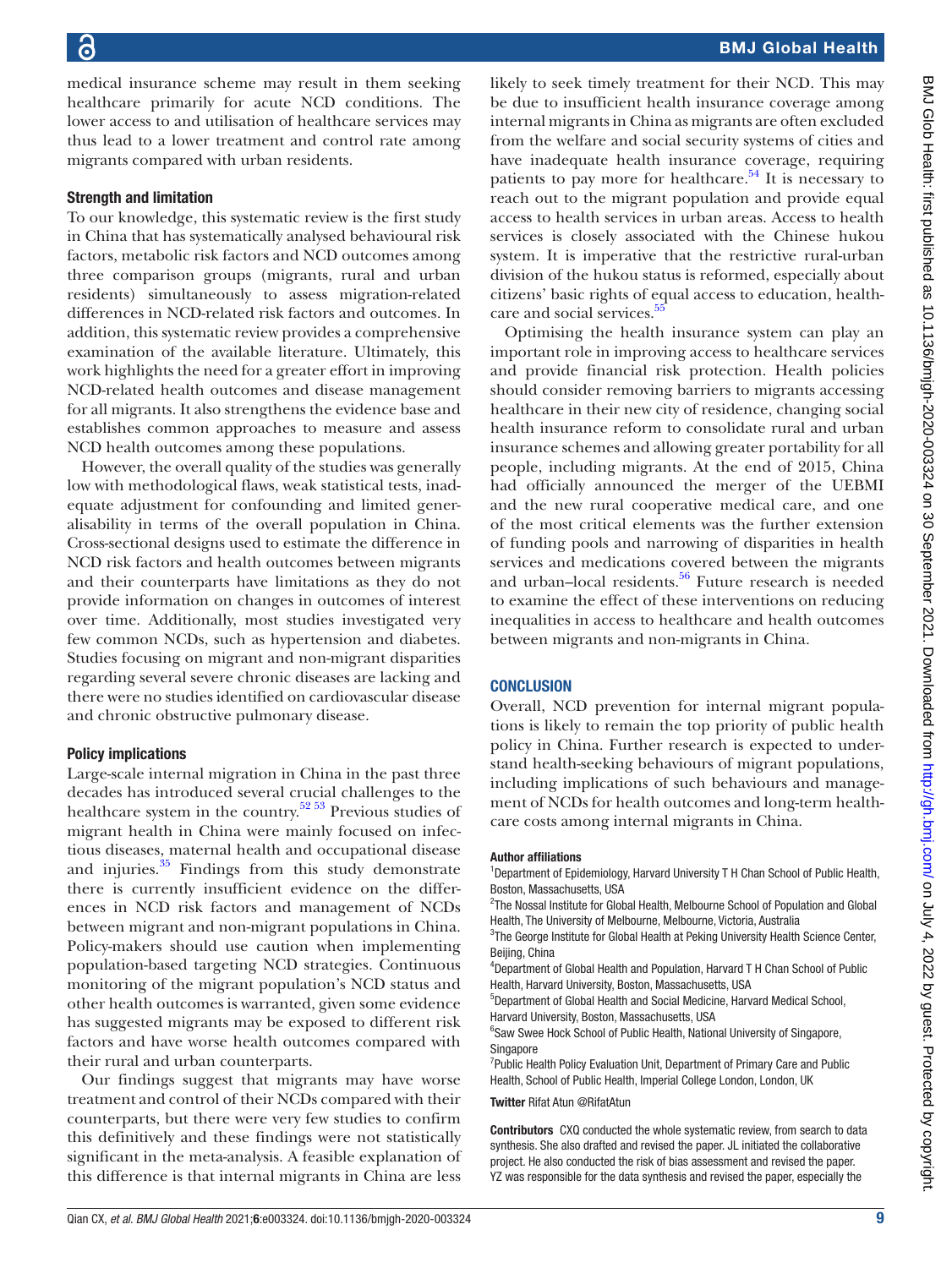discussion part. KA reviewed all the articles assessed for eligibility and conducted the quality assessment. NT revised the introduction part. AD, RA, VMQ and PM also help revised the paper.

Funding The authors have not declared a specific grant for this research from any funding agency in the public, commercial or not-for-profit sectors.

Competing interests None declared.

Patient consent for publication Not required.

Provenance and peer review Not commissioned; externally peer reviewed.

Data availability statement Data sharing not applicable as no datasets generated and/or analysed for this study.

Supplemental material This content has been supplied by the author(s). It has not been vetted by BMJ Publishing Group Limited (BMJ) and may not have been peer-reviewed. Any opinions or recommendations discussed are solely those of the author(s) and are not endorsed by BMJ. BMJ disclaims all liability and responsibility arising from any reliance placed on the content. Where the content includes any translated material, BMJ does not warrant the accuracy and reliability of the translations (including but not limited to local regulations, clinical guidelines, terminology, drug names and drug dosages), and is not responsible for any error and/or omissions arising from translation and adaptation or otherwise.

Open access This is an open access article distributed in accordance with the Creative Commons Attribution Non Commercial (CC BY-NC 4.0) license, which permits others to distribute, remix, adapt, build upon this work non-commercially, and license their derivative works on different terms, provided the original work is properly cited, appropriate credit is given, any changes made indicated, and the use is non-commercial. See:<http://creativecommons.org/licenses/by-nc/4.0/>.

#### ORCID iDs

Cynthia Xinyi Qian<http://orcid.org/0000-0002-4241-0935> Kanya Anindya <http://orcid.org/0000-0001-6832-0412> Rifat Atun<http://orcid.org/0000-0002-1531-5983> Vicky Mengqi Qin<http://orcid.org/0000-0003-2597-2845>

#### **REFERENCES**

- <span id="page-9-0"></span>1 WHO. *Noncommunicable diseases country profiles 2018*. Geneva: World Health Organization, 2018. [https://www.who.int/nmh/](https://www.who.int/nmh/publications/ncd-profiles-2018/en/) [publications/ncd-profiles-2018/en/](https://www.who.int/nmh/publications/ncd-profiles-2018/en/)
- <span id="page-9-1"></span>2 World Bank. Toward a healthy and harmonious life in China: stemming the rising tide of non-communicable diseases, 2011. Available: [https://www.worldbank.org/content/dam/Worldbank/](https://www.worldbank.org/content/dam/Worldbank/document/NCD_report_en.pdf) [document/NCD\\_report\\_en.pdf](https://www.worldbank.org/content/dam/Worldbank/document/NCD_report_en.pdf)
- <span id="page-9-2"></span>3 United Nations. Transforming our world: the 2030 agenda for sustainable development. Sustainabledevelopment.un.org, 2020. Available: [https://sustainabledevelopment.un.org/post2015/](https://sustainabledevelopment.un.org/post2015/transformingourworld/publication) [transformingourworld/publication](https://sustainabledevelopment.un.org/post2015/transformingourworld/publication)
- 4 Shao C, Meng X, Cui S, *et al*. Income-Related health inequality of migrant workers in China and its decomposition: an analysis based on the 2012 China Labor-force dynamics survey data. *[J Chin Med](http://dx.doi.org/10.1016/j.jcma.2016.02.009)  [Assoc](http://dx.doi.org/10.1016/j.jcma.2016.02.009)* 2016;79:531–7.
- <span id="page-9-3"></span>5 Chen M, Liu W, Tao X. Evolution and assessment on China's urbanization 1960–2010: Under-urbanization or over-urbanization? *[Habitat Int](http://dx.doi.org/10.1016/j.habitatint.2012.09.007)* 2013;38:25–33.
- <span id="page-9-4"></span>6 Xinhua. China registers stable employment in 2019. Global. chinadaily.com.cn, 2020. Available: [https://global.chinadaily.com.cn/](https://global.chinadaily.com.cn/a/202001/17/WS5e2149e7a310128217271b67.html) [a/202001/17/WS5e2149e7a310128217271b67.html](https://global.chinadaily.com.cn/a/202001/17/WS5e2149e7a310128217271b67.html)
- <span id="page-9-5"></span>7 Li X, Stanton B, Chen X, *et al*. Health indicators and geographic mobility among young rural-to-urban migrants in China. *[World](http://dx.doi.org/10.12927/whp.2006.18148)  [Health Popul](http://dx.doi.org/10.12927/whp.2006.18148)* 2006;8:5–21.
- <span id="page-9-6"></span>8 Gong P, Liang S, Carlton E, *et al*. Urbanisation and health in China. *The Lancet* 2012;379:843–52.
- 9 Keung Wong D, Li C, Song H. Rural migrant workers in urban China: living a marginalised life. *International Journal of Social Welfare* 2006;16:32–40.
- <span id="page-9-7"></span>10 Barden-O'Fallon J, Speizer IS, Calhoun LM, *et al*. Women's contraceptive discontinuation and switching behavior in urban Senegal, 2010-2015. *[BMC Womens Health](http://dx.doi.org/10.1186/s12905-018-0529-9)* 2018;18:35.
- 11 et alMullen P, Nair D, Nigam J. Urban health advantages and penalties in India: overview and case studies. Washington DC, 2016. Available: [http://documents.worldbank.org/curated/en/](http://documents.worldbank.org/curated/en/87841456498771492/pdf/India-Urban-Health-P149479-24Feb2016-final.pdf) [87841456498771492/pdf/India-Urban-Health-P149479-24Feb2016](http://documents.worldbank.org/curated/en/87841456498771492/pdf/India-Urban-Health-P149479-24Feb2016-final.pdf) [final.pdf](http://documents.worldbank.org/curated/en/87841456498771492/pdf/India-Urban-Health-P149479-24Feb2016-final.pdf)
- <span id="page-9-8"></span>12 Matthews Z, Channon A, Neal S, *et al*. Examining the "urban advantage" in maternal health care in developing countries. *[PLoS](http://dx.doi.org/10.1371/journal.pmed.1000327)  [Med](http://dx.doi.org/10.1371/journal.pmed.1000327)* 2010;7:e1000327.
- 13 Gassasse Z, Smith D, Finer S, *et al*. Association between urbanisation and type 2 diabetes: an ecological study. *[BMJ Glob](http://dx.doi.org/10.1136/bmjgh-2017-000473)  [Health](http://dx.doi.org/10.1136/bmjgh-2017-000473)* 2017;2:e000473.
- <span id="page-9-9"></span>14 Yaqiang Qi JN. Health selection effects in china's internal migration. *Asian Popul Stud* 2012;9:142–55.
- 15 Borhade A, Dey S. Do migrants have a mortality advantage? *[Lancet](http://dx.doi.org/10.1016/S0140-6736(18)33052-6)* 2018;392:2517–8.
- 16 Lu Y, Qin L. Healthy migrant and salmon bias hypotheses: a study of health and internal migration in China. *[Soc Sci Med](http://dx.doi.org/10.1016/j.socscimed.2013.11.040)* 2014;102:41–8. doi:10.1016/j.socscimed.2013.11.040
- <span id="page-9-10"></span>17 The Lancet Diabetes Endocrinology. Urbanisation, inequality, and non-communicable disease risk. *[Lancet Diabetes Endocrinol](http://dx.doi.org/10.1016/S2213-8587(17)30116-X)* 2017;5:313.
- 18 Allender S, Lacey B, Webster P, *et al*. Level of urbanization and noncommunicable disease risk factors in Tamil Nadu, India. *[Bull](http://dx.doi.org/10.2471/BLT.09.065847)  [World Health Organ](http://dx.doi.org/10.2471/BLT.09.065847)* 2010;88:297–304. doi:10.2471/BLT.09.065847
- <span id="page-9-11"></span>19 Tao W, Zeng Z, Dang H, *et al*. Towards universal health coverage: achievements and challenges of 10 years of healthcare reform in China. *[BMJ Glob Health](http://dx.doi.org/10.1136/bmjgh-2019-002087)* 2020;5:e002087. doi:10.1136/ bmjgh-2019-002087
- <span id="page-9-12"></span>20 Keung Wong DF, Li CY, Song HX. Rural migrant workers in urban China: living a marginalised life. *[Int J Soc Welf](http://dx.doi.org/10.1111/j.1468-2397.2007.00475.x)* 2007;16:32–40. doi:10.1111/j.1468-2397.2007.00475.x
- 21 Xu Q, Guan X, Yao F. Welfare program participation among ruralto-urban migrant workers in China. *[Int J Soc Welf](http://dx.doi.org/10.1111/j.1468-2397.2009.00713.x)* 2011;20:10–21. doi:10.1111/j.1468-2397.2009.00713.x
- <span id="page-9-13"></span>22 Chan KW, Zhang L. The "hukou" system and rural-urban migration in China: processes and changes. *[China Q](http://dx.doi.org/10.1017/s0305741000001351)* 1999;160:818–55.
- <span id="page-9-14"></span>23 Cheng T, Selden M. The Origins and Social Consequences of China's *Hukou* System. *[China Q](http://dx.doi.org/10.1017/S0305741000043083)* 1994;139:644–68. doi:10.1017/ S0305741000043083
- 24 Li L, Li S, Chen Y. Better City, better life, but for whom?. The hukou and resident card system and the consequential citizenship stratification in Shanghai. *City, Culture and Society* 2010;1:145–54.
- <span id="page-9-15"></span>25 Kong L-Z. China's medium-to-long term plan for the prevention and treatment of chronic diseases (2017–2025) under the Healthy China Initiative. *Chronic Dis Transl Med* 2017;3:1–7.
- 26 WHO. *Global action plan for the prevention and control of noncommunicable diseases 2013-2020*. Geneva: World Health Organization, 2013.<www.who.int>
- <span id="page-9-16"></span>27 Osborn D, Cutter A, Ullah F. Universal sustainable development goals: understanding the transformational challenge for developed countries. universal sustainable development goals, 2015. Available: [https://sustainabledevelopment.un.org/index.php?page=view&type=](https://sustainabledevelopment.un.org/index.php?page=view&type=400&nr=1684&menu=3) [400&nr=1684&menu=3](https://sustainabledevelopment.un.org/index.php?page=view&type=400&nr=1684&menu=3)
- <span id="page-9-17"></span>28 Salazar MA, Hu X. Health and lifestyle changes among migrant workers in China: implications for the healthy migrant effect. *[Lancet](http://dx.doi.org/10.1016/S2213-8587(15)00438-6)  [Diabetes Endocrinol](http://dx.doi.org/10.1016/S2213-8587(15)00438-6)* 2016;4:89–90.
- <span id="page-9-21"></span>29 Bi Y, Wang L, Xu Y, *et al*. Diabetes-Related metabolic risk factors in internal migrant workers in China: a national surveillance study. *[Lancet Diabetes Endocrinol](http://dx.doi.org/10.1016/S2213-8587(15)00366-6)* 2016;4:125–35.
- <span id="page-9-18"></span>30 National Institute of Health. Quality assessment tool for observational cohort and cross-sectional studies, 2019. Available: [https://www.nhlbi.nih.gov/health-pro/guidelines/in-develop/](https://www.nhlbi.nih.gov/health-pro/guidelines/in-develop/cardiovascular-risk-reduction/tools/cohort) [cardiovascular-risk-reduction/tools/cohort](https://www.nhlbi.nih.gov/health-pro/guidelines/in-develop/cardiovascular-risk-reduction/tools/cohort)
- <span id="page-9-19"></span>31 Armijo-Olivo S, Stiles CR, Hagen NA, *et al*. Assessment of study quality for systematic reviews: a comparison of the Cochrane collaboration risk of bias tool and the effective public health practice project quality assessment tool: methodological research. *[J Eval Clin](http://dx.doi.org/10.1111/j.1365-2753.2010.01516.x)  [Pract](http://dx.doi.org/10.1111/j.1365-2753.2010.01516.x)* 2012;18:12–18.
- <span id="page-9-20"></span>32 Oyebode O, Pape UJ, Laverty AA, *et al*. Rural, urban and migrant differences in non-communicable disease risk-factors in middle income countries: a cross-sectional study of WHO-SAGE data. *[PLoS](http://dx.doi.org/10.1371/journal.pone.0122747) [One](http://dx.doi.org/10.1371/journal.pone.0122747)* 2015;10:e0122747.
- <span id="page-9-25"></span>33 Chen J. Chronic conditions and receipt of treatment among urbanized rural residents in China. *[Biomed Res Int](http://dx.doi.org/10.1155/2013/568959)* 2013;2013:1–8. doi:10.1155/2013/568959
- <span id="page-9-26"></span>34 Li H, Yan X, Deng X, *et al*. A cross-sectional study of the prevalence, awareness, treatment and control of hypertension in Shenzhen, China. *[BMJ Open](http://dx.doi.org/10.1136/bmjopen-2016-015206)* 2017;7:e015206.
- <span id="page-9-24"></span>35 Yang W, Li H, Fu X, *et al*. Inequalities in cardiovascular health between local and migrant residents. *Medicine* 2015;94:e2103.
- <span id="page-9-22"></span>36 Yu X, Zhang T, Zhang H, *et al*. Comparison of lifestyle and living environment among high risk immigrant and low risk host residents: implications for esophageal cancer etiology. *[Asian Pac J Cancer](http://www.ncbi.nlm.nih.gov/pubmed/21338241)  [Prev](http://www.ncbi.nlm.nih.gov/pubmed/21338241)* 2010;11:1827-31.
- <span id="page-9-23"></span>37 Hou B, Nazroo J, Banks J, *et al*. Migration status and smoking behaviors in later-life in China-Evidence from the China health